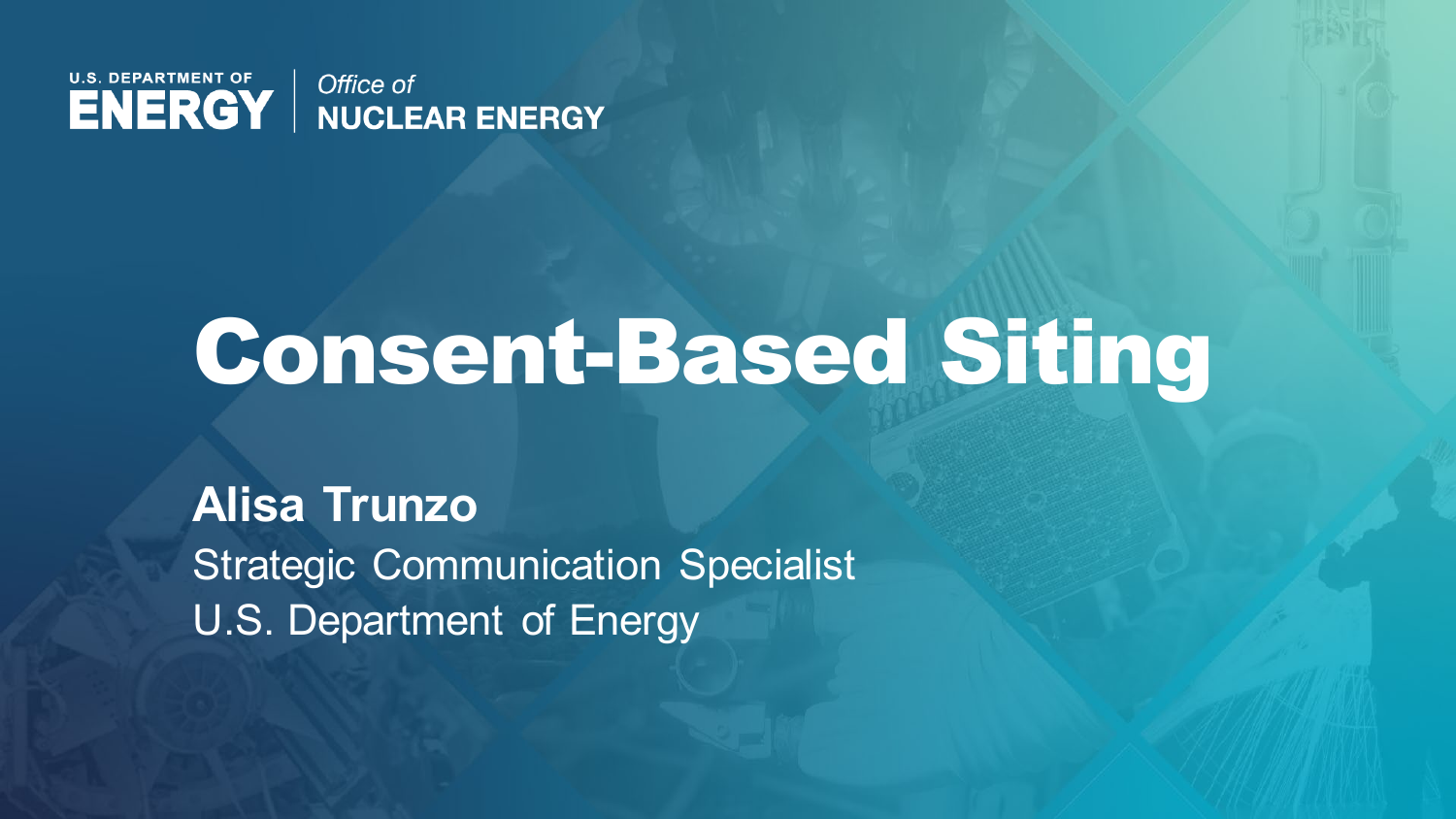

Integrated **Waste** Management

- As we continue to deploy nuclear energy as a solution for decarbonization, increasing access to energy, and tackling climate change, we need to make progress on the back end of the fuel cycle
- The Department of Energy is responsible for managing the nation's spent nuclear fuel and high-level radioactive waste, including finding sites to store and dispose of the spent nuclear fuel
- An integrated waste management system will include consolidated interim storage, permanent disposal, and transportation capabilities.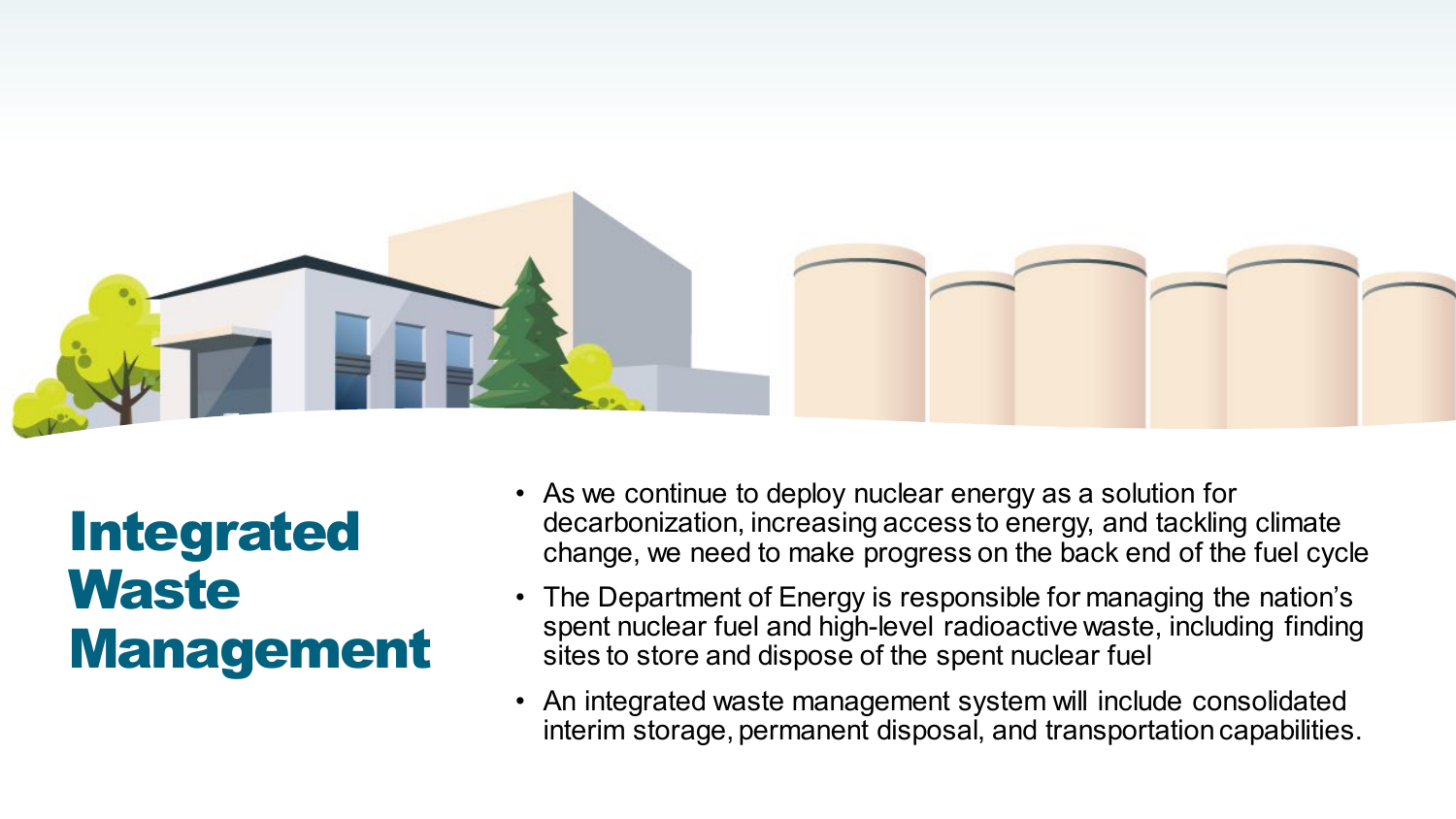

## Interim Storage

- Allow for removal of spent nuclear fuel from reactor sites
- Provide useful research opportunities
- Build trust and confidence with stakeholders
- Begin to address taxpayer liability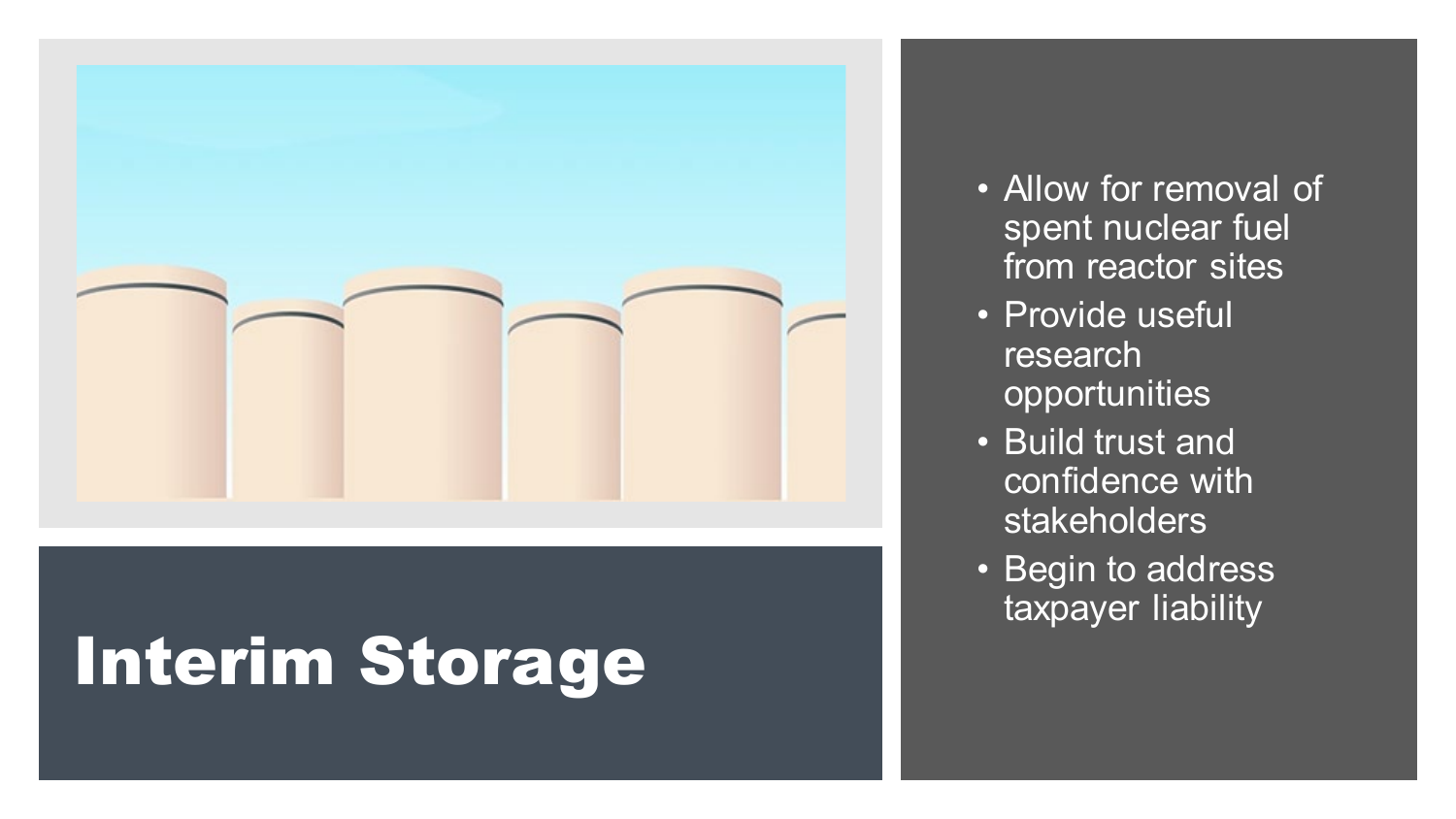## Consent-Based Siting

- Consent-based siting is an approach to siting facilities that focuses on the needs and concerns of people and communities.
- By prioritizing communities and people, we believe we can find a solution to the decades-long stalemate on managing the nation's spent nuclear.
- A consent-based approach, driven by community well-being and community needs, is both the right thing to do and our best chance for success.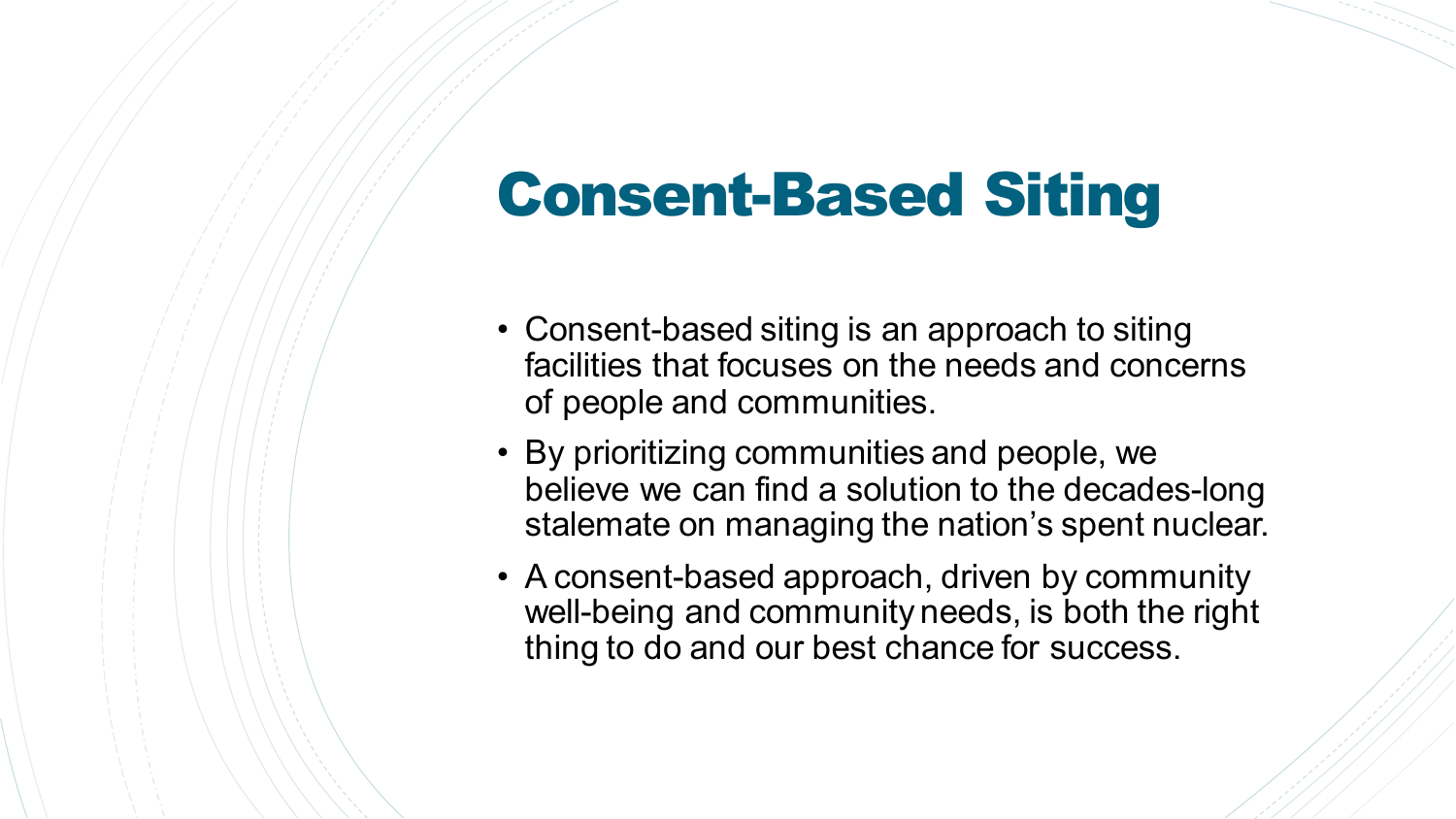# **Request for<br>Information**





#### (N) Notice

#### Notice of Request for Information (RFI) on Using a Consent-**Based Siting Process To Identify Federal Interim Storage Facilities**

| A Notice by the Energy Department on 12/01/2021 |  |  |
|-------------------------------------------------|--|--|
|-------------------------------------------------|--|--|

|   | <b>PUBLISHED DOCUMENT</b>                                                                      |                                                      |
|---|------------------------------------------------------------------------------------------------|------------------------------------------------------|
|   |                                                                                                | <b>DOCUMENT DETAILS</b>                              |
| Ξ | <b>AGENCY:</b>                                                                                 | <b>Printed version:</b>                              |
|   | Office of Spent Fuel and Waste Disposition, Office of Nuclear Energy,<br>Department of Energy. | <b>PDF</b><br><b>Publication Date:</b><br>12/01/2021 |
| R | <b>ACTION:</b>                                                                                 | Agency:<br>Department of Energy                      |
| ł | Request for information.                                                                       | Dates:<br>Responses to the RFI must be               |
|   | <b>SUMMARY:</b>                                                                                | received by March 4, 2022 by<br>5:00 p.m. (ET).      |
|   | The Office of Nuclear Energy (NE), U.S. Department of Energy (DOE), requests                   | Document Type:                                       |
|   | information on how to site Federal facilities for the temporary, consolidated                  | Notice                                               |
|   | storage of spent nuclear fuel using a consent-based approach. DOE anticipates                  | <b>Document Citation:</b><br>86 FR 68244             |
|   | that communities; governments at the local, State, and Tribal levels; members of               |                                                      |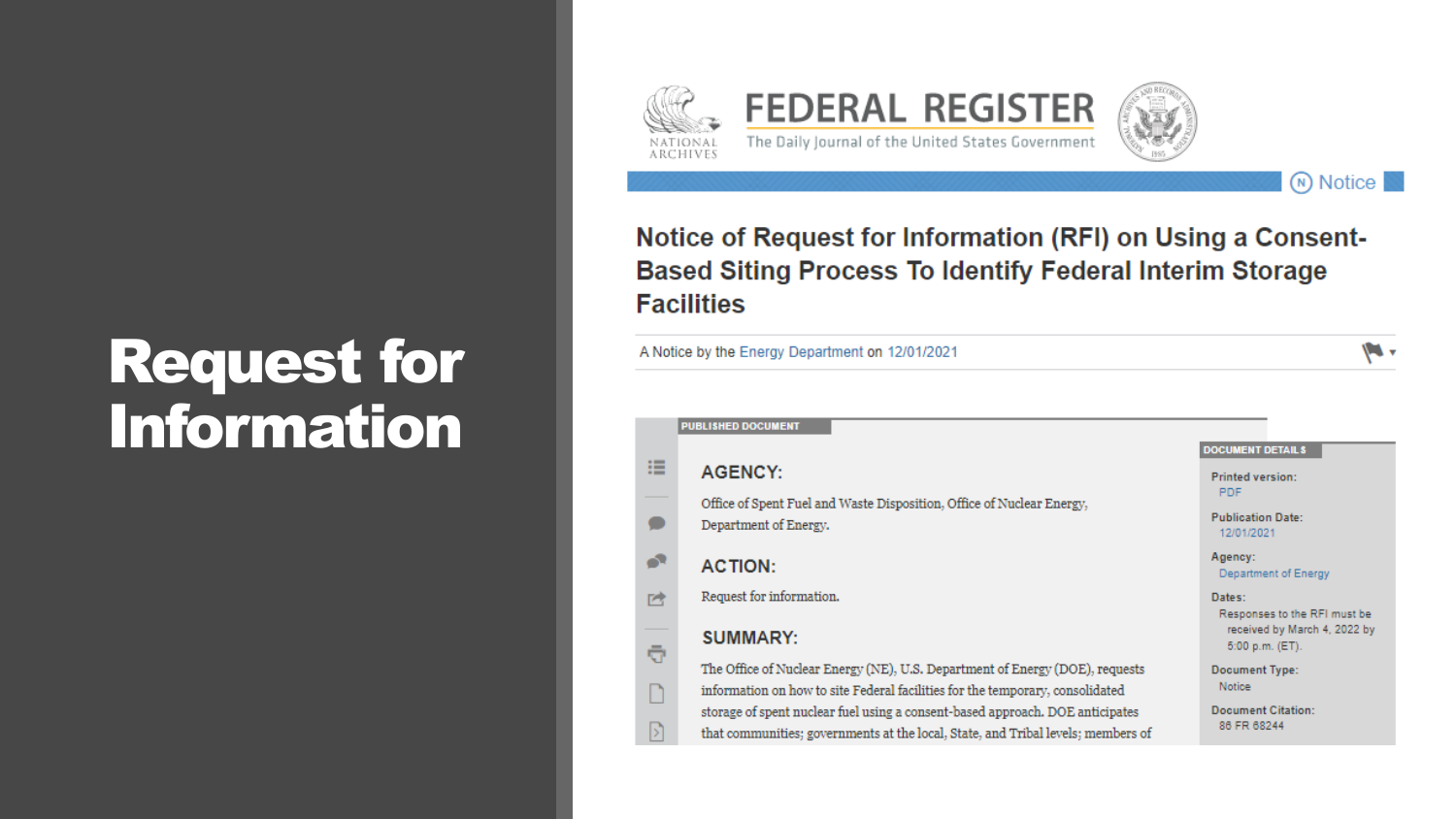### **DRAFT CONSENT-BASED SITING PROCESS**

for Consolidated Storage and **Disposal Facilities for Spent** Nuclear Fuel and High-Level Radioactive Waste

January 12, 2017

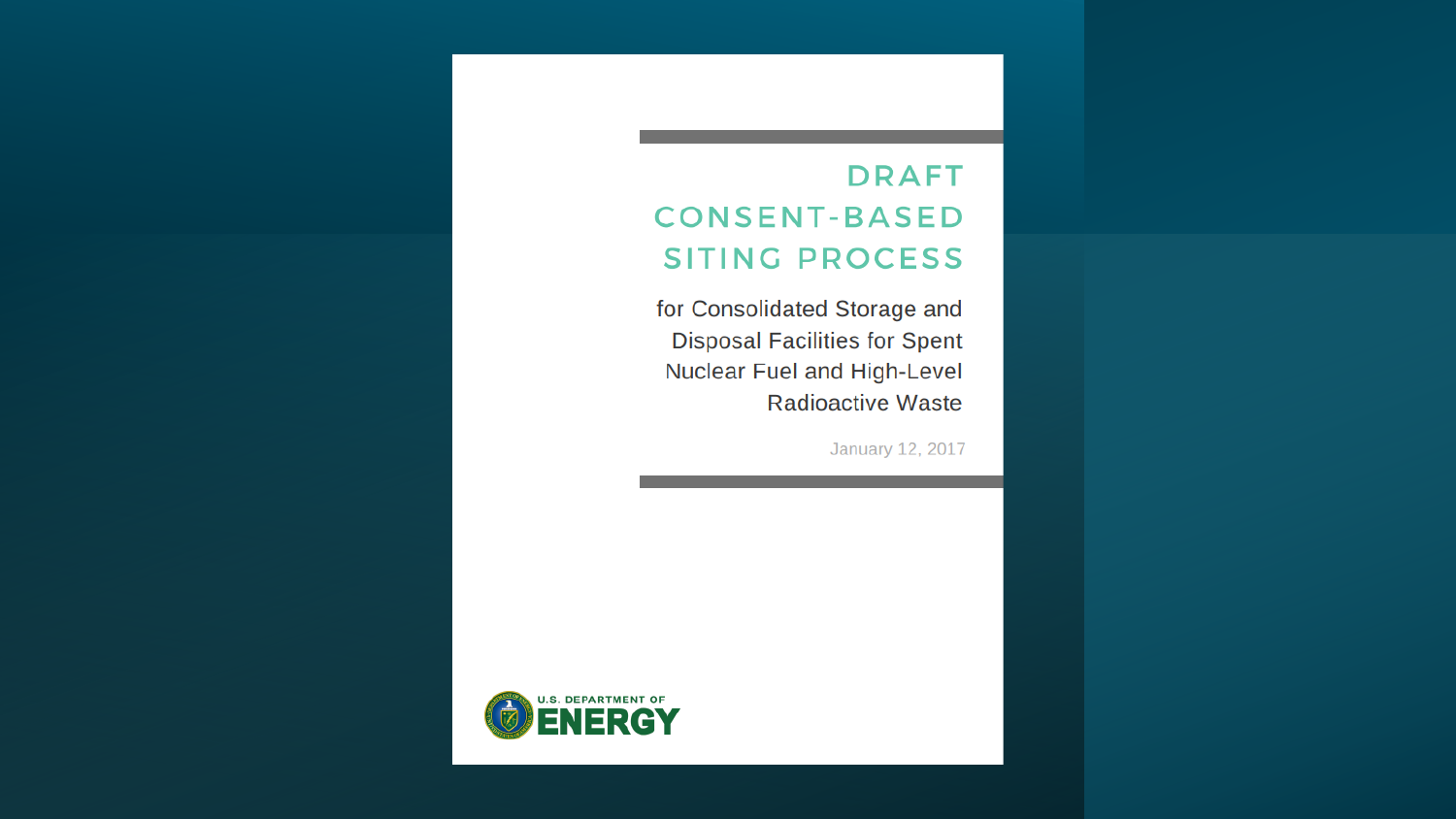## Next Steps



Analyzing responses to RFI Further developing consent-based siting process

2

3

Clarifying our broader strategy for an integrated waste management system



Issuing a funding opportunity for interested groups and communities later this year